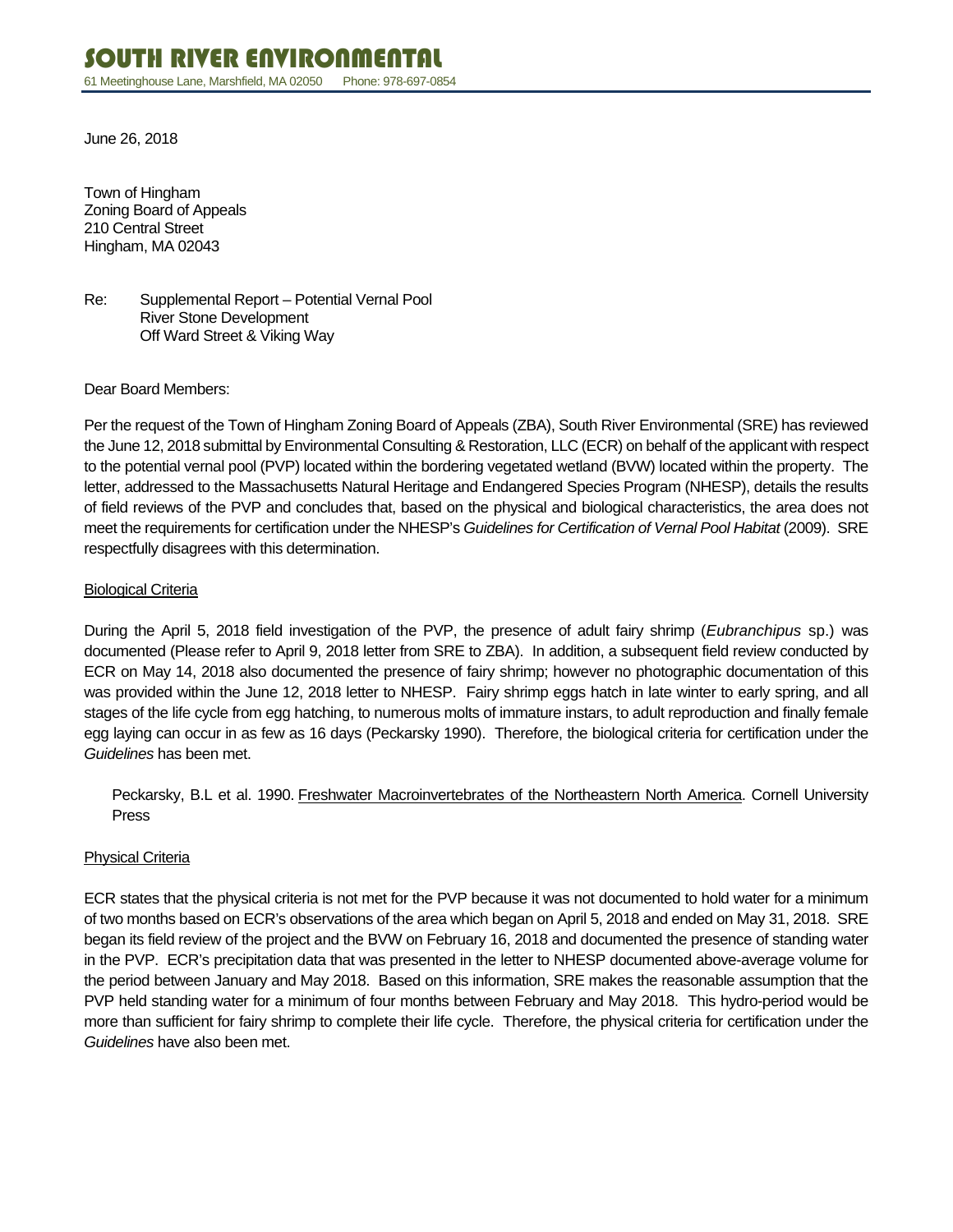# Consultation with MA NHESP

On June 26, 2018, SRE conducted informal consultation with NHESP staff with respect to interpretation of the *Guidelines*  based on ECR's letter. Email correspondence with Mr. David Paulson (attached) confirms that the *Guidelines* do not have a specific requirement for a PVP to hold water for two or more months during the breeding season but do need to have a sufficient hydro-period for the obligate breeding species to complete their reproductive cycle. He also states that, given the information provided, the PVP appears to meet the requirements for certification under the *Guidelines*.

# **Recommendations**

Based on the information collected during the field review of the bordering vegetated wetland, South River Environmental has updated the recommendations provided previously within the letter dated April 9, 2018:

- The applicant should delineate the limits of the vernal pool habitat within the bordering vegetated wetland and depict the limits on the site plans; **No changes.**
- The applicant or applicant's representative should conduct additional field investigations in April and May 2018 to determine the presence or absence of obligate vernal pool breeding amphibians within the pool and provide documentation to the ZBA regarding the findings. If obligate vernal pool breeding amphibians are present, the associated upland dispersal habitat within the buffer zone to the vernal pool will likely be significant to the protection of the wildlife habitat interest associated with the vernal pool resource area. Fairy shrimp do not immigrate to or emigrate from the vernal pool and do not typically depend upon the upland habitat within the 100 foot buffer zone; **The applicant has conducted the requested field investigations during the 2018 breeding season and documented that no obligate vernal pool breeding amphibians were observed within the PVP.**
- The applicant should provide a narrative discussion regarding as to how the vernal pool habitat will be protected against adverse impacts associated with the proposed Project including the removal of buffer zone vegetation, modifications to hydrologic regime of the vernal pool and best management practices to be implemented during construction; **No changes.**
- The applicant should provide a list of specific waiver requests, if applicable, from the vernal pool performance standards within the HWR. **No changes.**

SRE appreciates the opportunity to provide this information. Should you have any questions regarding this report, please do not hesitate to contact me at 978-697-0854 or via email at southriverenvironmental@gmail.com.

Sincerely, **South River Environmental** 

John Zimmer Wetland Scientist

**Attachment**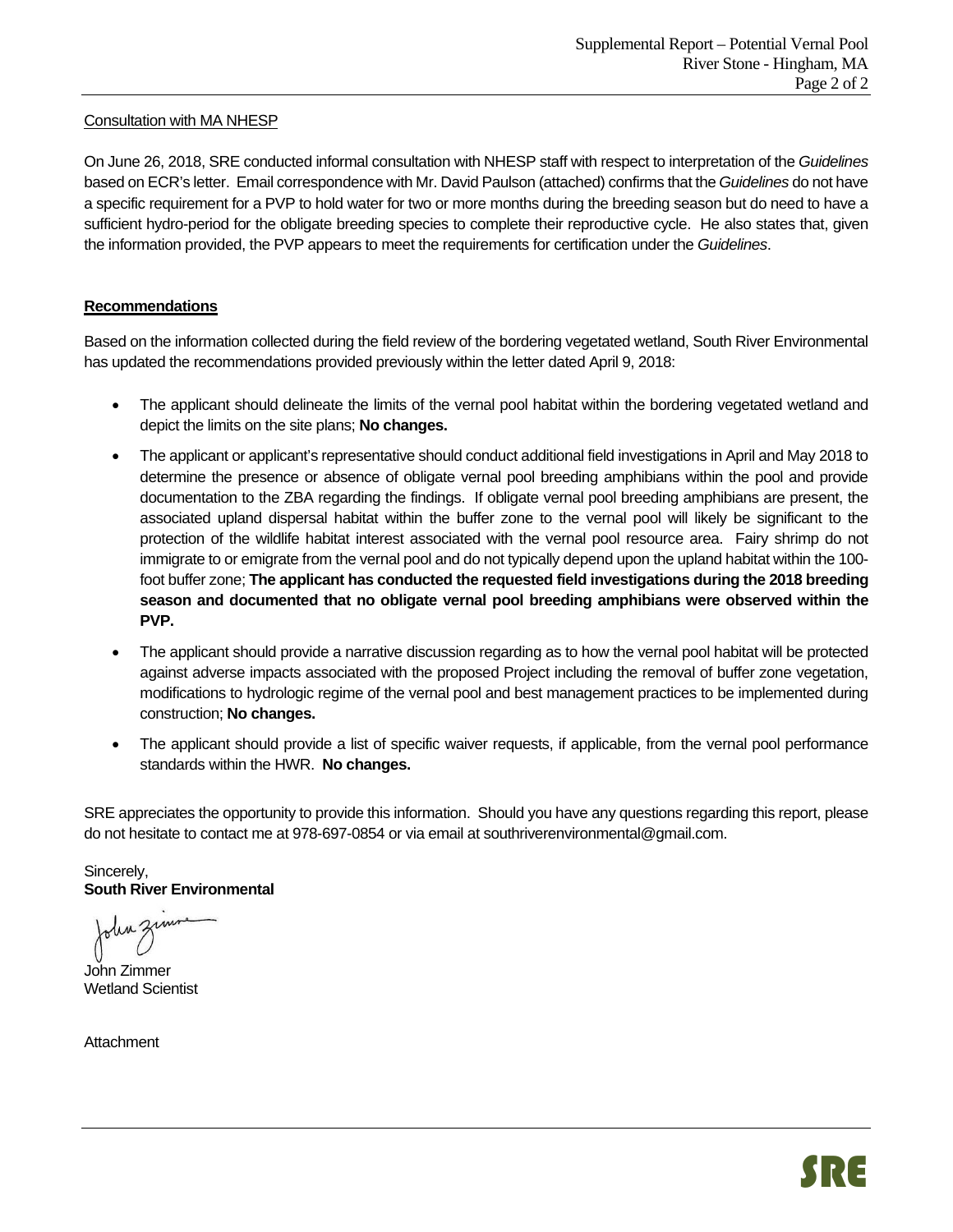#### J Zimmer <southriverenvironmental@gmail.com>

to Jesse  $\sqrt{ }$ 

Hey Jesse - looks like Jake's out this week. Anyone else I can chat with about this? Quick summary - confined basin depression with fairy shrimp. Project proponent is stating that the area does not hold water for 2+ months so does not meet certification requirements. My read of the cert. guidelines is that it just needs evidence of obligate species, be a confined basin depression that holds water and become dry during the summer. Didn't see where it specifies 2+ months with water. If it has an adult pop. of fairy shrimp, it holds water for a sufficient amount of time to provide breeding habitat. Any thoughts or direction would be appreciated. Thanks.

Jun 26, 2018, 8:50 AM

Jun 26, 2018, 9:31 AM

 $\ddot{\cdot}$ 

#### John

 $......$ 

Paulson, David (FWE) <david.paulson@state.ma.us> to Jacob, Jesse, me -

John,

Thanks for reaching out. Jake is away from the office, however, your read of the certification process appears to be accurate. Based on the information:

- 1) Physical: A defined depression with no inlets or outlets that seasonally dries
- 2) Photo or Video documentation: the presence of fairy shrimp, in this case in the adult stage of their life cycle.

Given these facts, sounds like a certifiable pool. In theory, 2.5 months is enough time to meet the life history needs for this species.

https://www.mass.gov/files/documents/2017/01/uw/vpcert.pdf

All the best,

Dave

From: Leddick, Jesse (FWE) Sent: Tuesday, June 26, 2018 8:52 AM To: Paulson, David (FWE) Subject: FW: Vernal Pool Contact

Dave - Can you look at this quickly and see if you can address John's questions?

 $...$  Jes

From: J Zimmer [mailto:southriverenvironmental@gmail.com] Sent: Tuesday, June 26, 2018 8:50 AM To: Leddick, Jesse (FWE) Subject: Re: Vernal Pool Contact

 $......$ 

J Zimmer <southriverenvironmental@gmail.com> to david.paulson, Jacob, Jesse -

Jun 26, 2018, 9:37 AM

Thanks very much Dave. Appreciate the quick response. Just to confirm, a depression does not need to hold water for 2+ months to be able to be certified. It just needs to hold water long enough for the particular species to complete its breeding cycle (in this case fairy shrimp).

John

 $...$ 

**CENT**